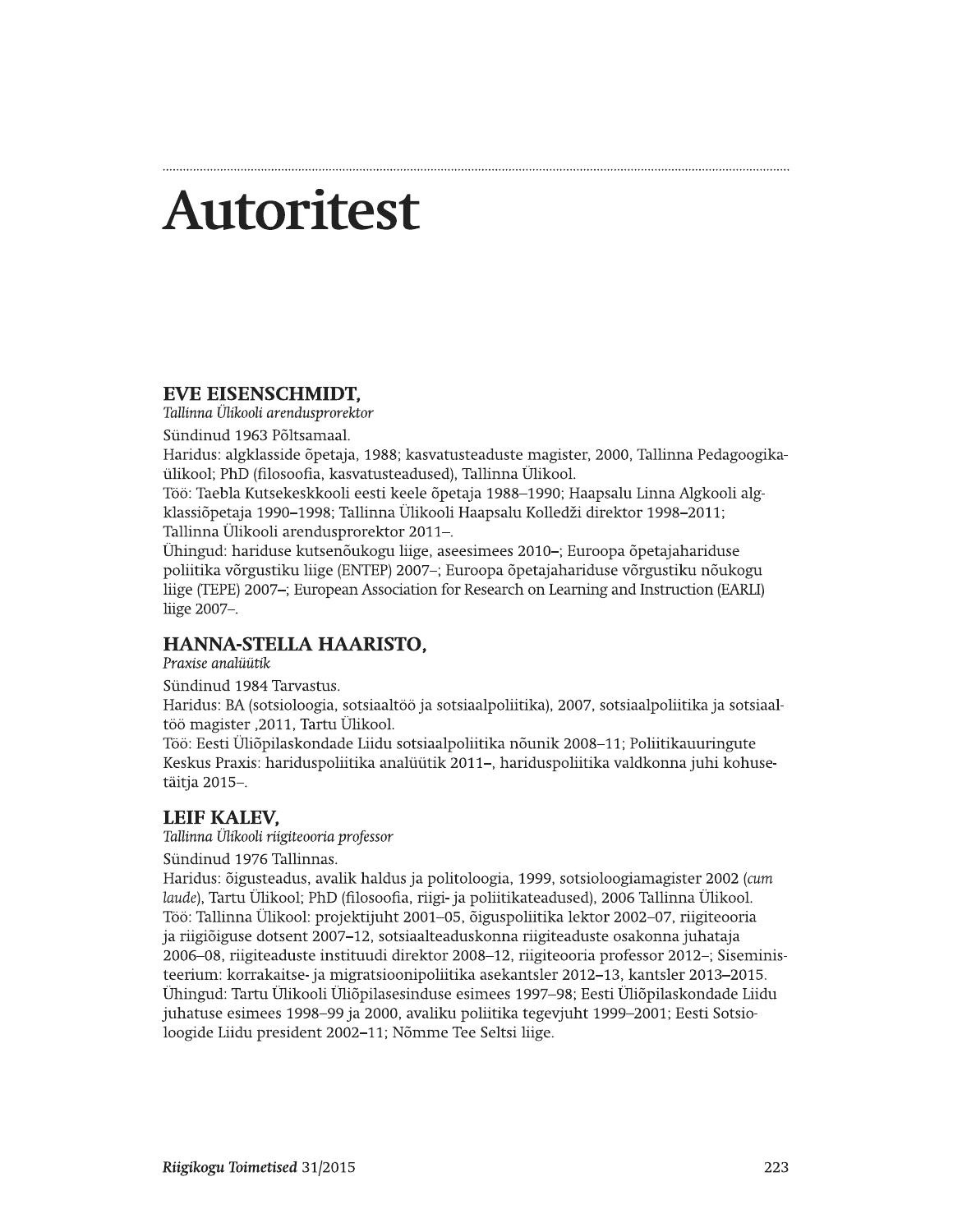# **MERIKE KASEORG.**

Tartu Ülikooli juhtimise lektor

Sündinud 1964 Tartus.

Haridus: BA (turundus ja kaubandus), 1995; MBA (ärijuhtimine), 2002, Tartu Ülikool. Töö: Tartu Ülikooli majandusteaduskond: laborant ja vanemlaborant 1980–1996; majandusinformaatika assistent 1996–2004; majandusinformaatika lektor 2004–12; ettevõttemajanduse lektor 2012–15; ettevõttemajanduse eriala programmijuht 2014–; juhtimise lektor 2015-.

# **SILVIA KAUGIA,**

Tartu Ülikooli võrdleva õigusteaduse lektor

Sündinud 1963 Tartus.

Haridus: õigusteadus, 1988, MA (sotsioloogia), 1994; doctor iuris, 2011, Tartu Ülikool. Töö: Tartu Ülikool: õigusteaduskonna vanemlaborant 1988–1991; õigusteaduskonna võrdleva õigusteaduse lektor 1993-.

Ühingud: Rahvusvahelise Õigus- ja Sotsiaalfilosoofia Ühingu Eesti sektsiooni asutajaliige; Õiguspsühholoogide ja sotsioloogide Tartu Ühingu (ÕPS) asutajaliige; B.G. Forseliuse Seltsi liige; Saksa-Eesti Juristide Ühingu liige; Kriminalistika ja kriminoloogia uurimisgrupi liige (SKA).

# **KARMO KROOS,**

Estonian Business Schooli majandusteooria ja rahanduse õppetooli lektor ning Tallinna Tehnikaülikooli majandusteaduskonna rahanduse ja majandusteooria instituudi nooremteadur

Sündinud 1976 Tallinnas.

Haridus: BA (rahvusvaheline majandus), 1998, Concordia Rahvusvaheline Ülikool Eestis; MA (politoloogia, kiitusega), 2000, politoloogia M.Phil. 2001, Kesk-Euroopa Ülikool; sotsioloogia doktoriõpe 2006–, Tallinna Ülikool.

Töö: Hollandi Kuninglik Suursaatkond Tallinnas, 2001–05; Estonian Business School, lektor 2004- ja Tallinna Tehnikaülikooli nooremteadur 2014-.

# **TRIIN LAURI.**

Tallinna Ülikooli riigi- ja poliitikateaduste doktorant ja lektor, Tallinna Tehnikaülikooli nooremteadur Sündinud 1973 Kärdlas.

Haridus: BBA, 2001, Estonian Business School; politoloogia magister, 2008, Tallinna Ülikool; Tallinna Ülikooli riigiteaduste instituudi doktoriõpe 2010-.

Töö: Estonian Business Schooli õppeosakonna juhataja 1999–2008; Telema ASi administratiivdirektor 2008–09; Tallinna Ülikooli lektor 2012–; Tallinna Tehnikaülikooli nooremteadur 2014-.

# **HELDUR MEERITS,**

vabamõtleja ja investor

Sündinud 1959 Põltsamaal.

Haridus: majandusteadlane, eriala rahandus ja krediit, 1982, Tartu (Riiklik) Ülikool. Töö: Tallinna Linnavalitsuse osakonnajuhataja 1982–1987; Eesti Panga osakonnajuhataja 1988–1991; Hansapanga ja Hoiupanga juhatuse liige 1991–1995; 1995–1997 Eesti Panga asepresident; peaministri majandusnõunik 1999–2002; mitmete tulunduslike ja mittetulunduslike organisatsioonide nõukogu liige 2003-.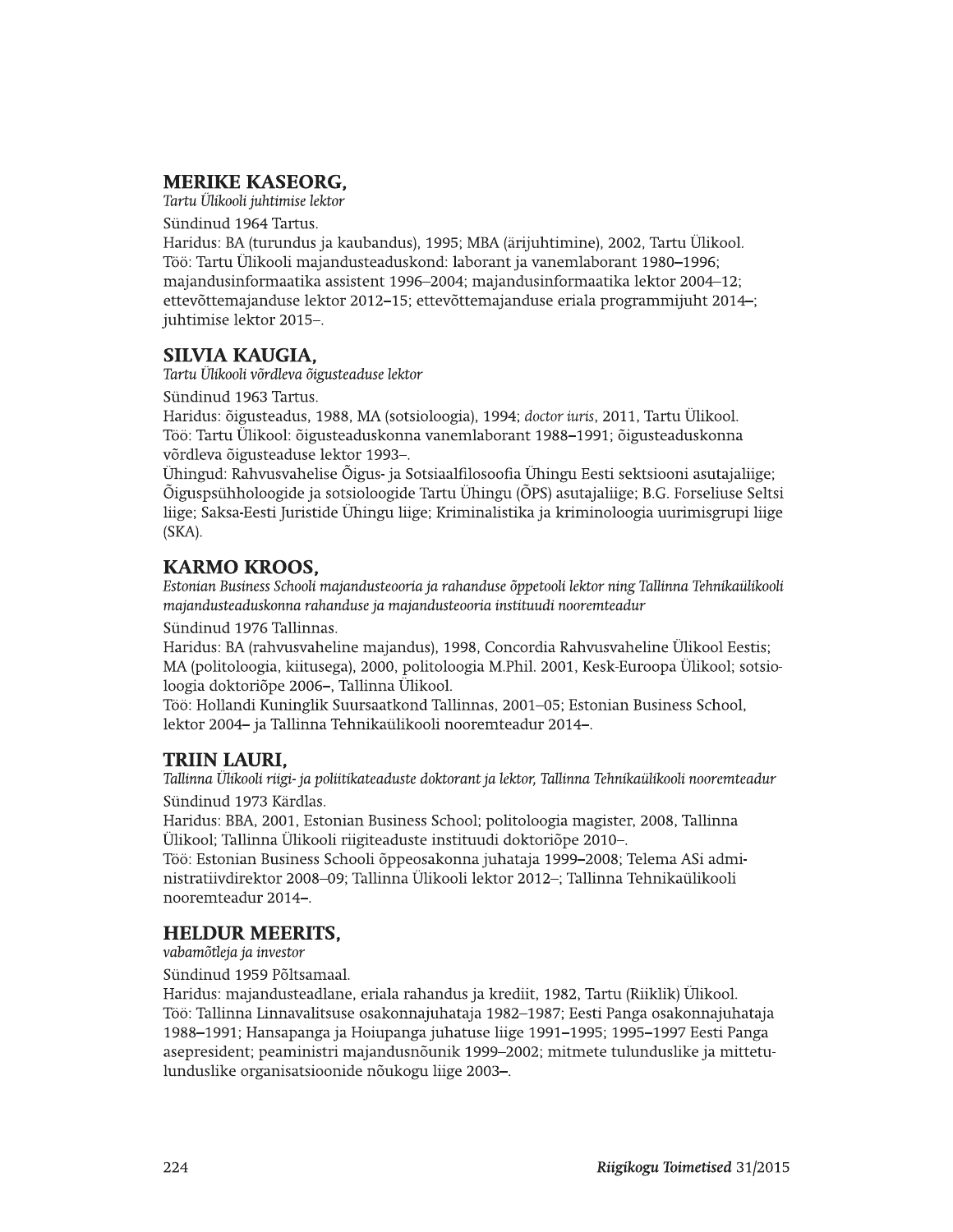**Autoritest**<br> **Autoritest**<br> **RAUL NARITS,**<br>
Tartu Ülikooli võrdleva õigusteaduse professor<br>
Sündinud 1952 Järvamaal Amblas.<br>
Haridus: jurist, 1976, Tartu Riiklik Ülikool; õigusteaduste kandidaat, 1987, Moskva Riiklik<br>
Ülik

teadus), 1978, Eesti Teaduste Akadeemia, Majanduse Instituut.

c !"#\$%&'()\*\*'(%d!e!f-\$0#.!-\$0)\*ff!%1"\*2.00\*" 345675869:;g;9h>@E5T79<@>7E9iV5VA@@BF9 G@>768EH9A@I@568EJV@6B@5V\_P4DV>5VVJ7PK9:;LK9N@>J89QB7PRRB9jklmnoplqrsS9tZu9jA@I@568E\_ Töö: Tartu ülikooli professor alates 1992; töötanud ka TÜ majandusteaduskonna rahvamajanduse instituudi juhatajana (1996–2005) ning teadusprodekaanina. Täiendanud ennast Praha Kõrgemas Majanduskoolis, Bentley College'is (USA), Kieli Ülikoolis ja Toronto Ülikoolis jm. Töötanud lühiajaliselt külalisõppejõuna Stockholmi Ülikoolis ning külalisuurijana Hamburgi Maailmamajanduse Instituudis. Osaleb Eesti Majandusteadlaste Seltsi, Statistikaseltsi, Põhjamaade Ökonomeetria Ühingu, Euroopa Regionaalteaduste Assotsiooni jt erialaorganisatsioonide tegevuses.

# **IRIS PETTAI,**

 $MTÜ$  Eesti Avatud Ühiskonna Instituut

Sündinud 1947 Rahinges.

Haridus: majandusteadus, 1972, Tartu Ülikool; majanduskandidaat, 1981, Eesti TA Majanduse Instituut.

Töö: Tartu Ülikooli Turu-uurimisrühma juht 1983–97; Tartu Ülikooli Turu-uurimisrühma juht 1983–97; Eesti Avatud Ühiskonna Instituudi projektijuht 1997–2001; Eesti Avatud Ühiskonna Instituudi sotsioloogiliste uuringute osakonna juht 2001–2009; Eesti Avatud Ühiskonna Instituudi teadusdirektor alates 2009; Eesti Avatud Ühiskonna Instituudi juhataja alates 2011.

Ühingud: Tööturu ja töötuse alaste uuringute grupi juht 2008-; Eesti sotsioloogide liidu liige 1997-.

ülikool; PhD (filosoofia, kasvatusteadused), 2008, Tallinna Ülikool.

c 1994, Tallinna Instituudi sotsioloogiliste uuringute osakonna juht 2001–2009; Eesti Avatud Ühiskonna Instituudi juhataja alates 2011.<br>
Ühiskonna Instituudi teadusdirektor alates 2009; Eesti Avatud Ühiskonna Instituudi<br>
j Töö: Riigi Kooliamet, õpetajahariduse nõunik 1994–1995; Avatud Eesti Fond, rahvusvahelise projekti "Reading and Writing for Critical Thinking" (RWCT) projektijuht 1997-2002; Tallinna Pedagoogikaülikool, kasvatusteaduste teaduskonna prodekaan, 2001–2003; Tallinna Ülikool: kasvatusteaduste teaduskond, ESF projektijuht, 2006–2008; kasvatusteaduste instituudi ülddidaktika dotsent, 2008-.

> Ühingud: Eesti Kõrghariduse Kvaliteediagentuuri kõrghariduse hindamisnõukogu liige 2014-; European Association for Research on Learning and Instruction (EARLI) liige 2009-; Ajakirja "Journal of Teacher Education for Sustainability" toimetuskolleegiumi liige, retsensent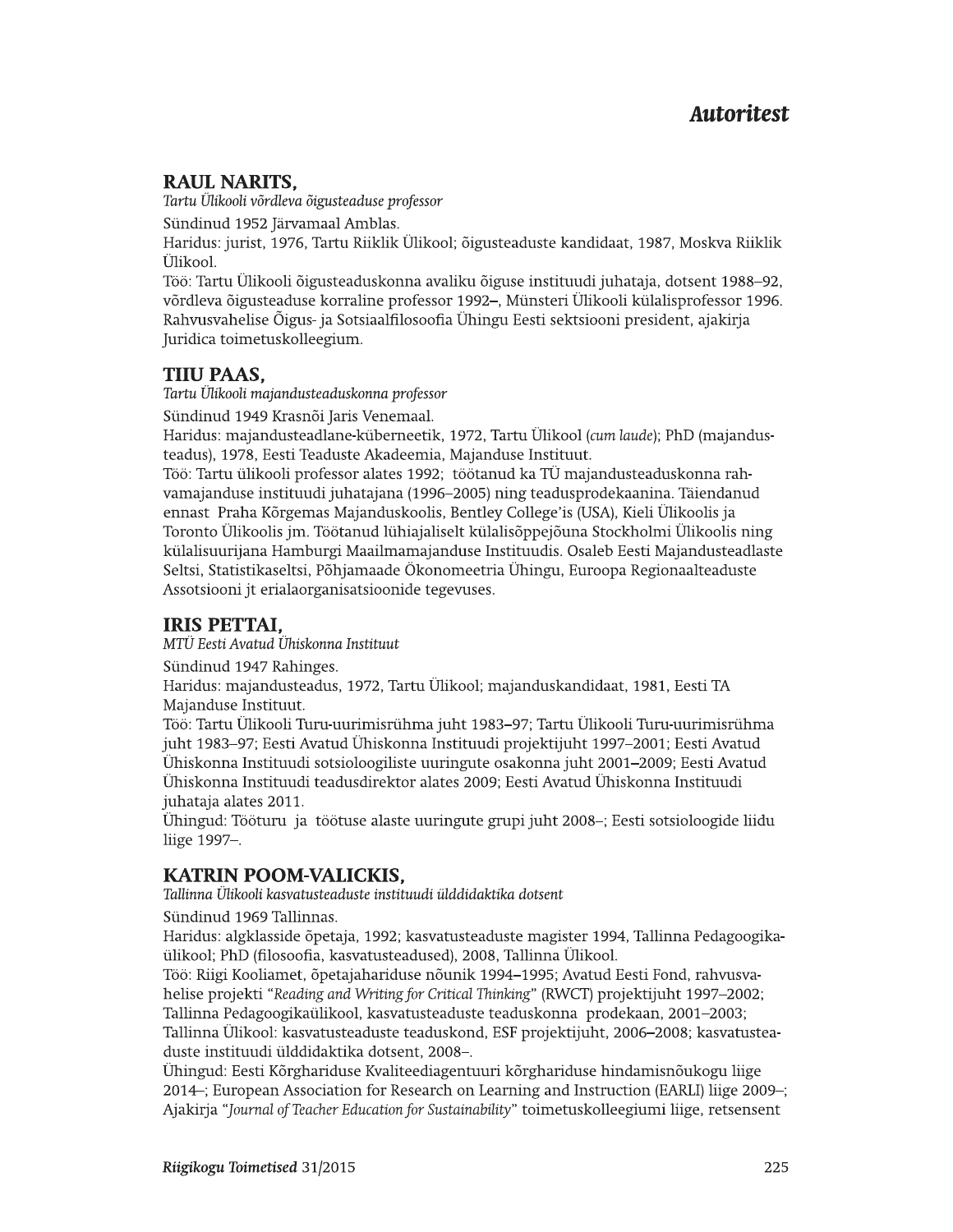2003–; Eesti Akadeemilise Pedagoogika Seltsi liige 2001–; S/A Omanäolise Kooli Arenduskeskuse nõukogu liige .1999-.

### **KAIRE PÕDER,**

Tallinna Tehnikaülikooli vanemteadur, Estonian Business School professor

Sündinud 1972 Tallinnas.

Haridus: MA (majandusteadus), 2003, Tallinna Tehnikaülikool; MA (politoloogia), 2005, Kesk-Euroopa Ülikool; PhD (majandusteadus), 2010, Tallinna Tehnikaülikool. Töö: Tallinna Tehnikaülikooli vanemteadur 2008-; EBSi professor 2013-.

#### **MART RAUDSAAR.**

Riigikogu Toimetiste peatoimetaja

Sündinud 1973 Tartus.

Haridus: BA (ajakirjandus), 1996, Tartu Ülikool; meediauuringud MPhil, 2000, Oslo Ülikool.

Töö: ajakirja Favoriit toimetaja 1993–96; Elva Linnavolikogu liige 1993–2002; Tartu Ülikooli õppejõud 2001–11; ajakirja Politseileht peatoimetaja 2005–07; Tallinna Ülikooli õppejõud 2011-; Eesti Ajalehtede Liidu tegevdirektor 2010-; Eesti Meediaorganisatsioonide Liidu juhatuse liige 2011-.

## **IÜRI RIIVES.**

Tallinna Tehnikaülikooli professor, IMECC juhatuse esimees

Sündinud 1951 Tallinnas.

Haridus: masinaehituse tehnoloogia ja metallilõikepinkide eriala, 1974, Tallinna Tehnikaülikool; aspirantuur, 1983, Tallinna Tehnikaülikool ja Moskva Tööpingiehituse Instituut (Mosstankin); tehnikakandidaat 1983; täiendanud end Saksamaal: Karlsruhe Tehnoloogiainstituut, EMPEL Academy.

Töö: Tallinna Tehnikaülikool: assistent, vanemõpetaja, dotsent ja masinaehitustehnoloogia kateedri juhataja 1974–92; dotsent ja vanemteadur TTÜ tootmistehnika õppetoolis. 2005–11; tootmistehnika õppetooli dotsent ja vanemteadur 2005–11; tootmissüsteemide professor 2011-; tootmissüsteemide õppetooli juhataja 2013-; AS Eesti Talleks arendusdirektor ja kvaliteedijuht 1992–2009; AS Eesti Talleks Nõukogu esimees 1997–2009; Tehnoloogia Arenduskeskuse IMECC juhatuse esimees 2009-.

Ühingud: Eesti Masinatööstuse Liidu juhatuse esimees 1999–2009; Masina-, metalli- ja aparaaditööstuse Kutsenõukogu esimees 1995-; Eesti Kvaliteediühingu liige.

### **VIIVE-RIINA RUUS.**

Tallinna Ülikooli emeriitprofessor

Sündinud 1936 Tallinnas.

Haridus: eesti filoloogia, eesti keel ja kirjandus, 1960; pedagoogika aspirantuur, 1970; PhD (pedagoogika), 1982, Tartu Riiklik Ülikool.

Töö: emakeele ja kirjanduse õpetaja 1960–68; Pedagoogika Teadusliku Uurimise Instituudi teadustöötaja 1970–88; EV valitsuse konsultant hariduse alal 1988–90; Tallinna Ülikool: õppekava uurimise labori teadustöötaja ja projektijuht 1991–95; õppekava labori juhataja ja teadustöötaja 1995–97; koolipedagoogika õppetooli korraline professor 1997–2002; emeriitprofessor 2002-.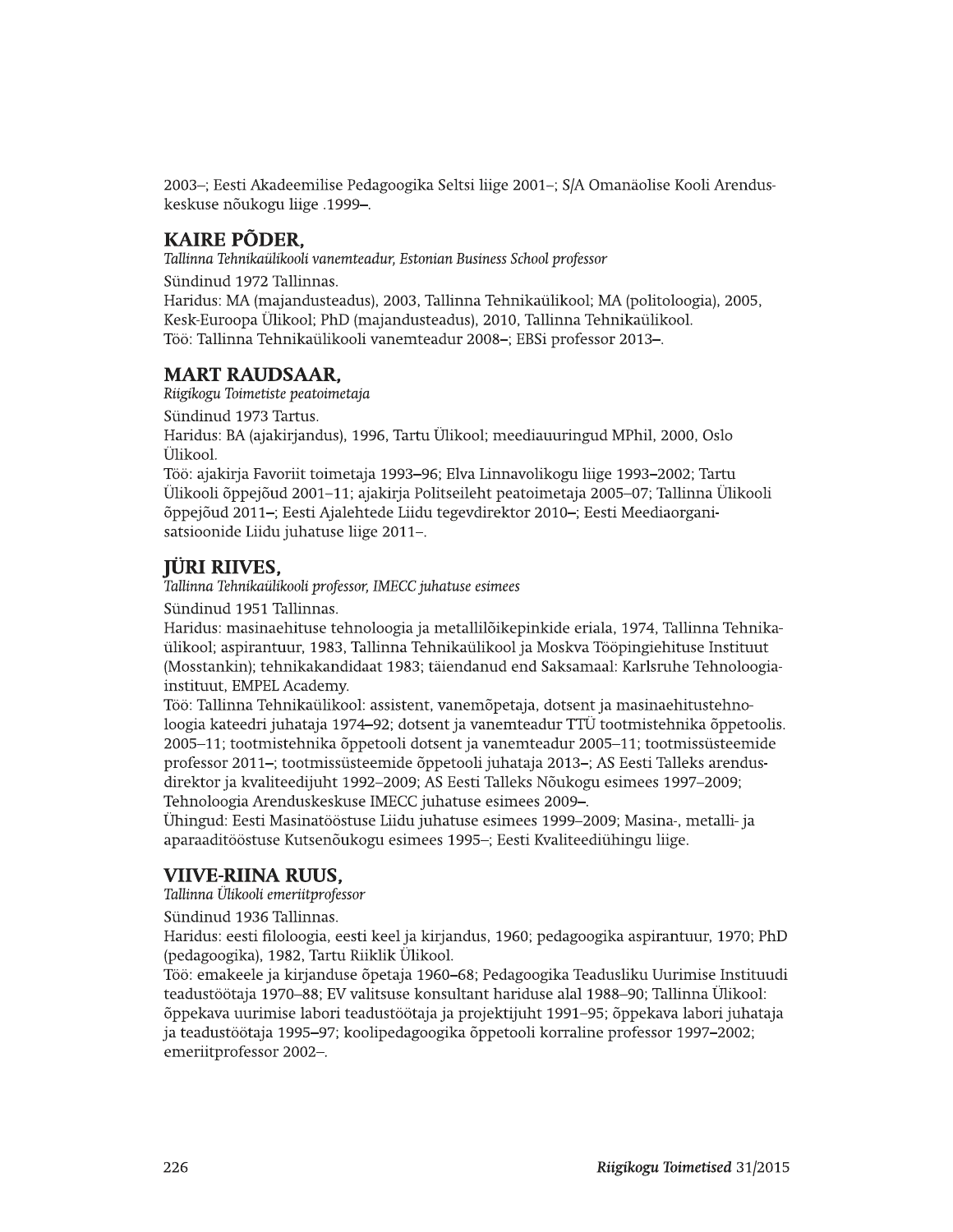# PEEP SIITAM,

Eesti Arengufondi energia- ja rohemajanduse suuna juht

Sündinud 1966 Sillamäel.

Haridus: ehitusinsener, 1991; Geoloogia Instituudi doktorant, 2010–, Tallinna Tehnikaülikool.

Töö: AS Merko Ehituse insenerehituse direktor, 1998-2007; OÜ Maardu Graniidikaevanduse juhatuse esimees, 2008–12; Eesti Arengufondi energia- ja rohemajanduse suuna juht, 2012-.

Ühingud: Eesti Ehitusinseneride Liit, 1991–.

# TIINA TAMMIKSALU,

Eesti Rahvusraamatukogu parlamendiinfo keskuse infospetsialist

Sündinud 1965 Tallinnas.

Haridus: raamatukogundus ja bibliograafia, 1988, Tallinna Pedagoogiline Instituut. Töö: Eesti Rahvusraamatukogu toimetaja 1988–94; Eesti Sõnumite korrektor 1994–95; Sõnumilehe korrektor 1995–97; ajakirja Luup korrektor 1997–2000; Eesti Rahvusraamatukogu infospetsialist 2000-.

# **MARGE TÄKS,**

Tartu Ülikooli ja Estonian Business Schooli (EBS) ettevõtluse õppetoolide lektor; Tartu Ülikooli haridusteaduste instituudi doktorant.

Sündinud 1968 Tallinnas.

Haridus: International Marketing Management (topeltdiplom), 2002, University of Professional Education, Rotterdam (Holland); BBA, (magistrikraadiga võrdsustatud, topeltdiplom), 2003, Estonian Business School; andragoogika, magistriõpe, 2010, Tallinna ülikool; PhD (haridusteadus), 2015, Tartu Ülikool.

Töö: Eesti Post AS: turundusosakonna juhataja; Saare Golfi müügi- ja turundusjuht 2005–09; Saaremaa Spa hotellide müügi- ja turundusjuht 2007–09; Tallinna Majanduskooli külalislektor 2004–14; Tallinna Tehnikakõrgkooli ettevõtluse, turunduse ja turu-uuringute lektor 2009-14; Tartu Ülikool ja Estonian Business School: ettevõtluse lektor 2014-.

# **GERT UIBOAED,**

Riigikantselei sümboolikanõunik Sündinud 1983 Tamsalus. Haridus: BA (ajalugu), 2006, Tallinna Ülikool. Töö: Riigikantselei sümboolikanõunik 2006-.

# **JAANUS UIGA.**

Eesti Arengufondi energia- ja rohemajanduse analüütik // energiatalgud.ee projektijuht

Sündinud 1989 Tartus.

Haridus: BA (tehnikateadused, cum laude), 2012; tehnikateaduste magister (cum laude), 2014; tehnikateaduse doktorant alates 2014; Eesti Maaülikool.

Töö: Eesti Maaülikool, spetsialist, nooremteadur, ekspert, 2011-; Tartu Regiooni Energiaagentuur, ekspert, 2012-14; Eesti Arengufondi energia- ja rohemajanduse analüütik, energiatalgud.ee projektijuht, 2013-.

Ühingud: Eesti Elektroenergeetika Selts, 2012-.